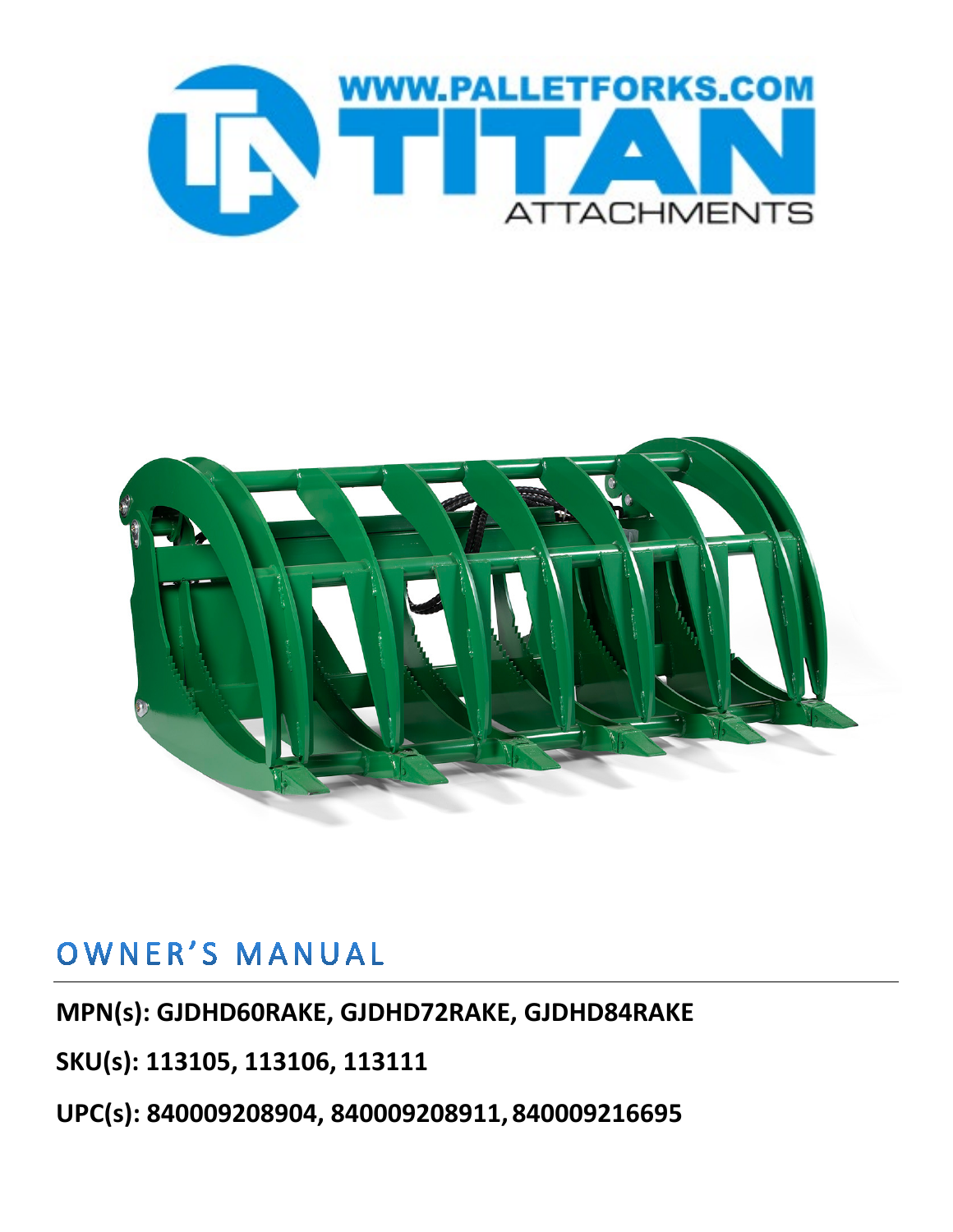## PARTS DIAGRAM / EXPLODED VIEW



| <b>KEY</b> | <b>DESCRIPTION</b>         | <b>QTY</b> | <b>KEY</b> | <b>DESCRIPTION</b>          | <b>QTY</b> |
|------------|----------------------------|------------|------------|-----------------------------|------------|
| (1)        | <b>TOP JAW</b>             | x1         | (8)        | <b>HOSE A</b>               | x1         |
| (2)        | <b>FRAME</b>               | <b>x1</b>  | (9)        | <b>HOSE B</b>               | x1         |
| (3)        | <b>CYLINDER</b>            | $x^2$      | (10)       | <b>HOSE C</b>               | x1         |
| (4)        | <b>TOP CYLINDER PIN</b>    | x2         | (11)       | <b>HOSED</b>                | <b>x1</b>  |
| (5)        | <b>BOTTOM CYLINDER PIN</b> | $x^2$      | (12)       | <b>HOSE E - FEED/RETURN</b> | x2         |
| (6)        | <b>JAW PIN</b>             | x2         | (13)       | <b>TOOTH</b>                | x5         |
| (7)        | <b>T-FITTING</b>           | x2         |            |                             |            |

### ASSEMBLY INSTRUCTIONS

− No Assembly Instructions Required.